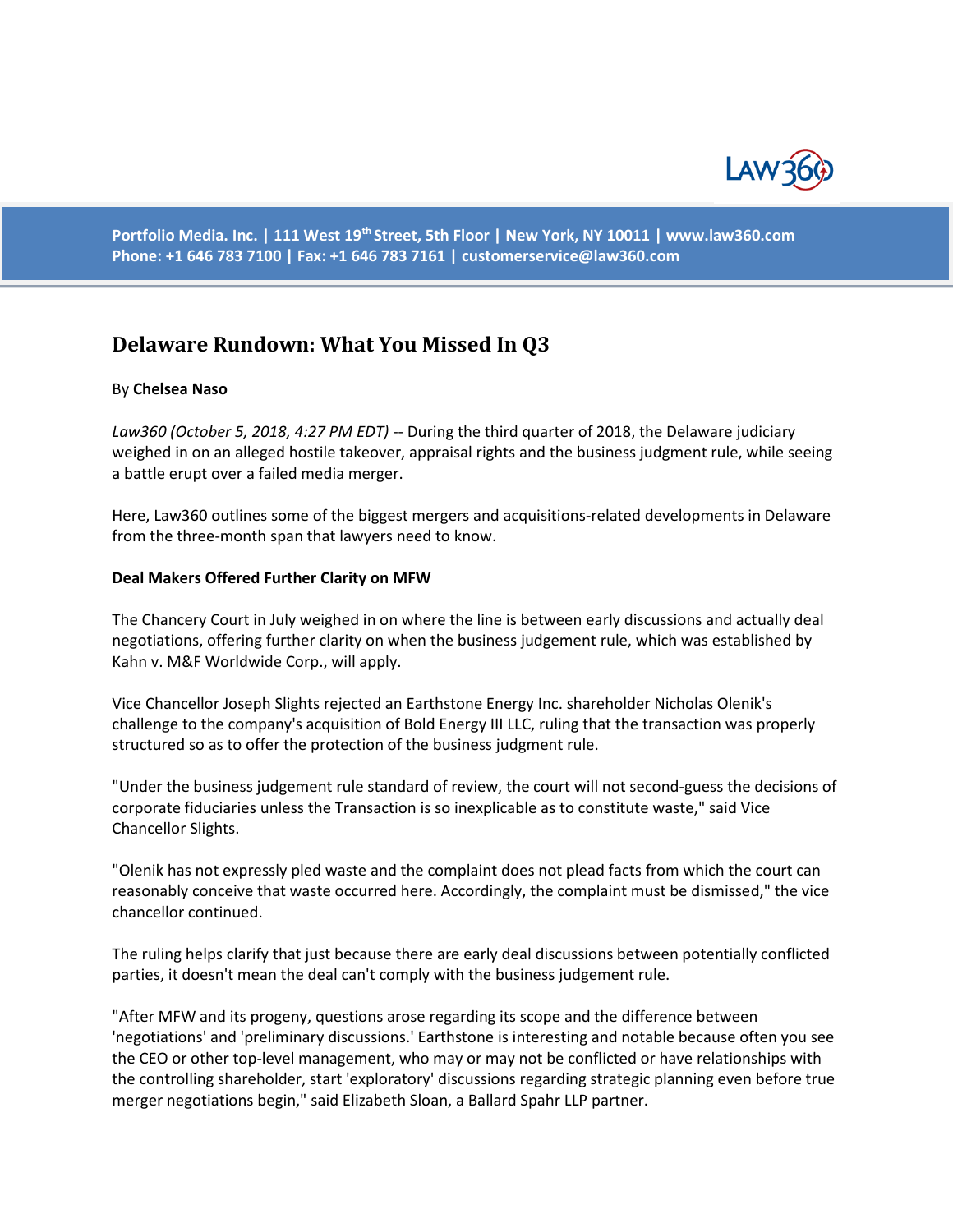It shows that if the deal parties take the required precautions  $-$  like setting up a special committee  $$ before formal negotiations kick off, the process can be viewed as an arm's-length one by the courts.

"It's a recognition of the reality that there is going to be some level of discussion before the special committee is formed. But so long as the special committee is formed at the time formal negotiations are beginning and the special committee has control over the process, that's what matters in getting the business judgment rule," said James J. Beha II, a Morrison & Foerster LLP partner.

Olenik alleged that the deal, announced in November 2016, essentially bailed out EnCap's investment in cash-strapped oil and gas development company Bold at the expense of Earthstone shareholders, who'd only get a 39 percent stake of the combined company without any upside benefits but with the bulk of the risks.

According to the complaint, EnCap and affiliated funds were both a controlling shareholder of oil and gas exploration company Earthstone, with a 41 percent stake, and owned roughly 96 percent of the outstanding equity of Bold, which was burning through millions in cash due to the dramatic drop in energy commodity prices that started in 2014.

Olenik alleged EnCap worked with Earthstone Chairman and CEO Frank Lodzinski to hammer together a merger deal without informing the rest of Earthstone's board. He claimed the committee the board formed to investigate the deal was neither independent nor well-functioning, consisting of two board members who had been appointed to the board by EnCap and had financial ties to the firm and Lodzinski.

Vice Chancellor Slights, however, said Lodzinski's discussions with EnCap and Bold were "entirely exploratory" in nature and that the actual negotiation of the merger terms took place between Bold and the board committee.

"And this special committee was no doormat. It was actively engaged in the process, called its own shots and interfaced directly with management and its legal and financial advisers throughout the negotiations," he said, saying the members' appointments and alleged financial ties were insufficient to impeach their independence.

The case is Nicholas Olenik v. Frank A. Lodzinski et al., case number 2017-0441, in the Delaware Court of Chancery.

# **Investors Again Shown Appraisals Can Cut Both Ways**

Two separate appraisal cases served as the latest reminder that appraisal actions can also result in a reduced deal price for challenging shareholders.

In July, Chancellor Andre G. Bouchard went with an adjusted deal price for a challenge to Solera Holdings Inc.'s \$6.5 billion sale to Vista Equity Partners LP, cutting 3.4 percent from the per-share price for synergies arising from the deal.

Chancellor Bouchard said the company's sales process "delivered for Solera stockholders the value obtainable in a bona-fide, arm's-length transaction, and provides the most reliable evidence of fair value."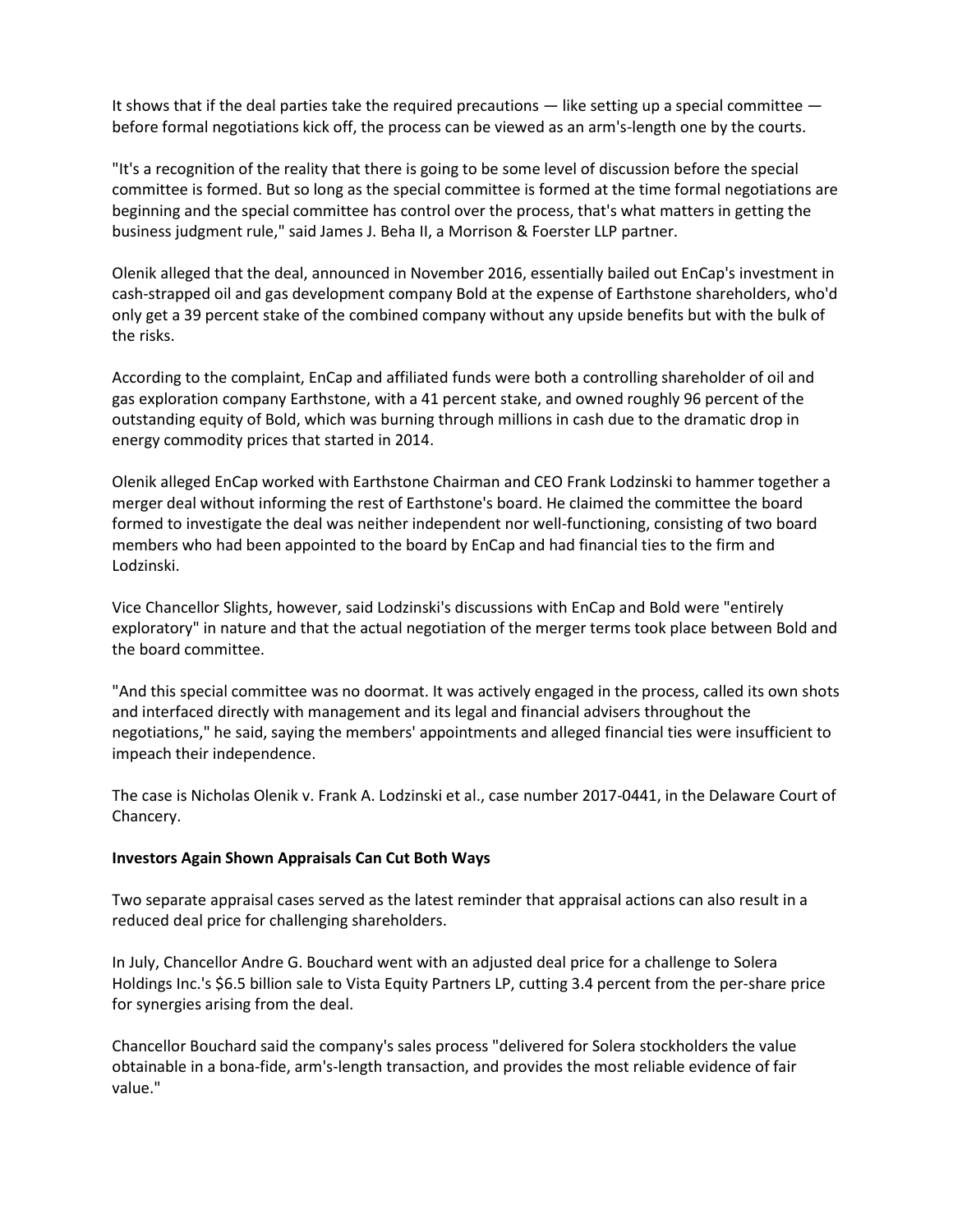"It's another case showing shareholders seeking appraisal face a real risk that they are going to get less money at the end of the day than if they just accept the merger price," Beha said.

That warning to shareholders was followed by yet another. An August reargument of an appraisal of AOL Inc.'s \$4.4 billion takeover by Verizon Communications Inc. saw Vice Chancellor Sam Glasscock III erase another 3.3 percent from the deal value for the dissenting shareholders.

During reargument, the court caught an incorrect court calculation of the present value of AOL's future cash flows, Vice Chancellor Glasscock acknowledged in a letter opinion.

The decisions marked the latest in a series of decisions by the Chancery Court's ongoing absorption of state Supreme Court rulings last year that "heavily endorsed the application of market efficiency principles" in deciding lawsuits by investors challenging merger consideration and seeking court appraisal instead.

The Aug. 15 decision, which implied a \$4.01 billion equity value for AOL, followed Vice Chancellor Glasscock's February post-trial ruling that **trimmed** AOL's appraised value by 2.6 percent from the \$50 per-share amount paid by Verizon.

An incorrect court calculation of the present value of AOL's future cash flows, caught by the court after motions for reargument, led to the second step down, the vice chancellor acknowledged in a letter opinion.

As a result, stockholders who argued under Delaware's appraisal statute for a \$68.98 per share, or 28 percent, higher merger payout could come up 5.8 percent short, at \$47.08 per share, of the amount originally paid by Verizon

"No DCF analysis, used to calculate the 'exact' value of a corporation, can be sufficiently rigorous that it will not permit a good faith argument that the value should be otherwise," Vice Chancellor Glasscock said. "This, I think, substantiates the wisdom of reliance on deal price, where appropriate; it also may explain the current popularity of motions for reargument."

The cases are In re: Appraisal of AOL Inc., case number CA-11204, in the Court of Chancery of the State of Delaware and In re: Appraisal of Solera Holdings Inc., case number 12080, in the Court of Chancery of the State of Delaware.

# **Court Weighs in on Hostile Takeover Protections**

A ruling concerning a buyout offer that featured a controlling shareholder selling its stake to the company's rival showed that shareholders cannot rely on hostile takeover protections since the parties had not worked together.

Vice Chancellor Sam Glasscock III rejected a preliminary injunction to block a looming vote on the proposed \$7 billion merger of drywall producer USG Corp. with rival Knauf KG, casting aside putative class claims that the transaction warranted hostile takeover positions.

In a ruling from the bench a day ahead of the vote, Vice Chancellor Glasscock said that although Berkshire Hathaway Inc. — USG's largest equity holder — conferred over several months with Knauf to discuss possible per-share terms for the deal, Berkshire's shares never moved in a hostile lockstep with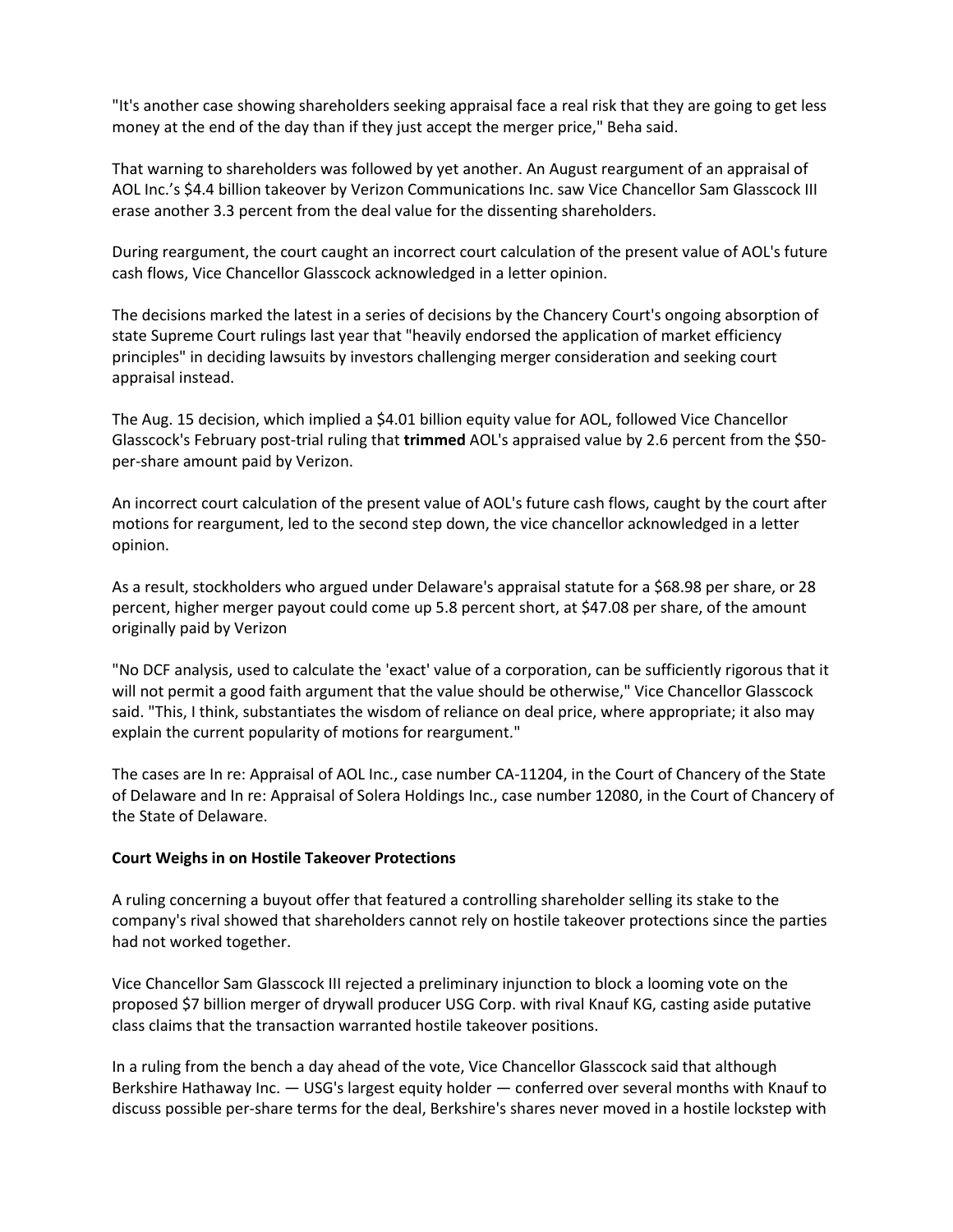Knauf's.

As a result, Knauf's efforts to forge an alliance with Berkshire Hathaway, including meetings with CEO Warren E. Buffett, never triggered provisions of Delaware's corporation law intended to kick in in the event of coercive takeovers.

Those provisions include a required two-thirds approval vote from independent investors when an investor owning 15 percent or more of a company's stock attempts to acquire the business.

Knauf owns 10.6 percent of USG's stock, Berkshire Hathaway 30.1 percent. Had the two arranged to vote together, their conduct could have required additional prevote disclosures in addition to the higher vote hurdle.

Vice Chancellor Glasscock said in his ruling that Berkshire Hathaway's and Knauf's "interests were congruent, although not identical."

"Berkshire Hathaway made no secret of the fact that it wanted to exit its position in the company [USG]. Knauf wanted to buy the company," he said.

In two complaints that were later consolidated, shareholders Kevin D. Anderson and Susan Fitzgerald alleged that the two companies exerted sustained pressure on USG's board to accept an underpriced sale, with the current \$44-per-share proposal well below prior USG estimates that the company was worth up to \$51 per share.

That pressure included a successful fight to oust four USG shareholders, Anderson and Fitzgerald alleged.

The vice chancellor noted the director proxy fight while reviewing the history of the dispute. He said, however, that Buffett's company also wanted USG to go at the highest achievable price, while Knauf was motivated to hold the acquisition cost down.

Vice Chancellor Glasscock said he provided a ruling from the bench because of the looming stockholder vote, but said he would have preferred to issue a written opinion on the "Section 203" dispute, a reference to the Delaware Code section involved. Delaware enacted the measure in response to the hostile takeover boom of the late 1980s, he said.

The case is In re: USG Corporation Stockholder Litigation, case number 2018-0602, in the Court of Chancery of the State of Delaware.

# **Court Mulls Who to Blame in Media Cos.' Failed Merger**

Two media companies started in Delaware Chancery Court in August, each looking for the court to help pin the blame on the other for the demise of their \$3.9 billion tie-up amid regulatory pushback.

Tribune Media Co. in August announced it had ended its planned combination with Sinclair Broadcast Group Inc. and sued its former acquirer for mangling the review process with "unnecessarily aggressive and protracted negotiations" with regulators.

The deal termination and lawsuit came after the Federal Communications Commission voted